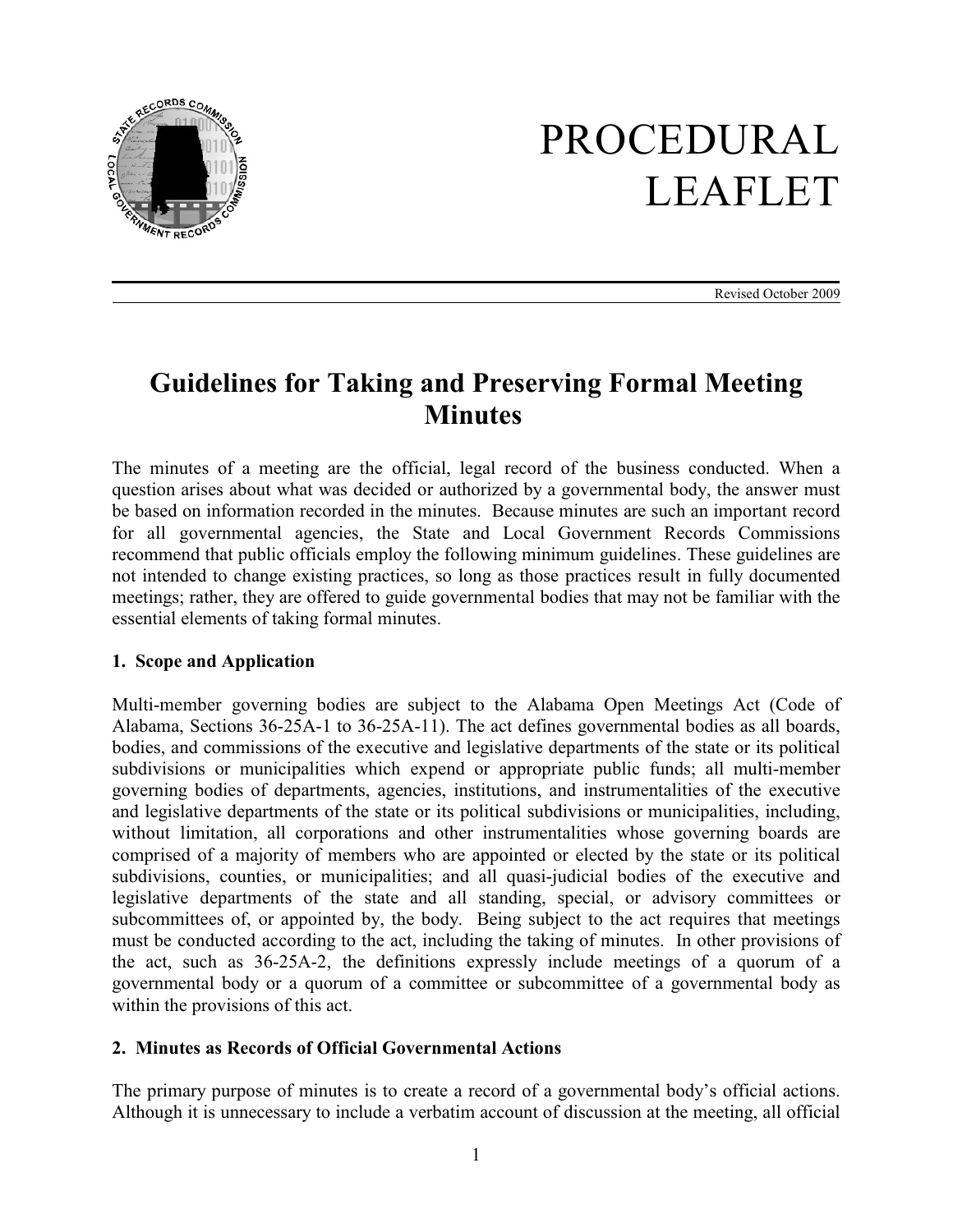actions or decisions should be clearly reflected in the minutes. Because official actions are decided by a vote, care should be taken to record all motions, resolutions, and accompanying votes completely and accurately. Minutes should be written in the third person. They should be objective and free of comments or editorial opinions.

Minutes should be prepared promptly while memories of the meeting are still fresh. In a fastmoving or complex meeting, it may be necessary to make a recording to assist in preparing the minutes. However, neither the recording nor the secretary's notes are the official minutes. Official minutes should be a written document in which decisions taken at the meeting are formally recorded. The minutes become "official" after they have been formally approved by the governing body at a subsequent meeting and signed by the presiding officer and secretary. The signatures are required to authenticate the governmental body's approval of official actions. Any resolution, ordinance, petition, or report discussed or adopted at a meeting should be attached to the minutes and become part of the official record.

Legally, a meeting cannot be convened without a quorum present. Alabama's Open Meetings Act defines a quorum as "a majority of the voting members of a governmental body," unless "otherwise provided by law." Minutes should clearly indicate that a lawful quorum was present when the meeting was convened. Lacking a quorum, no official action can be taken, and no minutes should be prepared. Unless otherwise specifically authorized by statute, members of a governmental body may not be counted as present, or vote, unless they are physically present at the meeting. Any votes conveyed by telephone, speaker phone, or teleconference are therefore invalid and should not be recorded in the minutes.

Minutes are the permanent, official record of the actions of a governmental body. They should be stored under conditions that will ensure their long-term preservation. To assist in preserving them, the paper on which they are written should be of good quality and preferably acid-free.

# **3. Minutes as Records of Open Public Meetings**

#### For State Agencies:

The Open Meetings Act requires prior notice of all meetings. Governmental bodies with statewide jurisdiction must submit notice of their meetings to the Office of the Secretary of State for posting on its website. Upon receipt of a meeting notice, the Secretary of State's office sends an e-mail acknowledgment to the governmental body. The governmental body must preserve printouts of such e-mails for three years, as stipulated in state agency records disposition authorities (RDAs). Under the Open Meetings Act, meeting notices must remain available for viewing on the Secretary of State's website for seven days prior to the meeting. The act also contains notice requirements for special meetings of governmental bodies. It is unlawful, under the act, to convene a meeting that has not been advertised in the specified manner and for the period required. If the required notice was not given, a governmental body should not convene a meeting, attempt to take official action, or record its proceedings in minutes.

#### For Local Government Agencies:

The Open Meetings Act also requires local governmental bodies to provide prior notice of their meetings. Municipalities, school boards, and other agencies must post meeting notices "on a bulletin board at a place convenient to the public." "If practicable," they must also provide spe-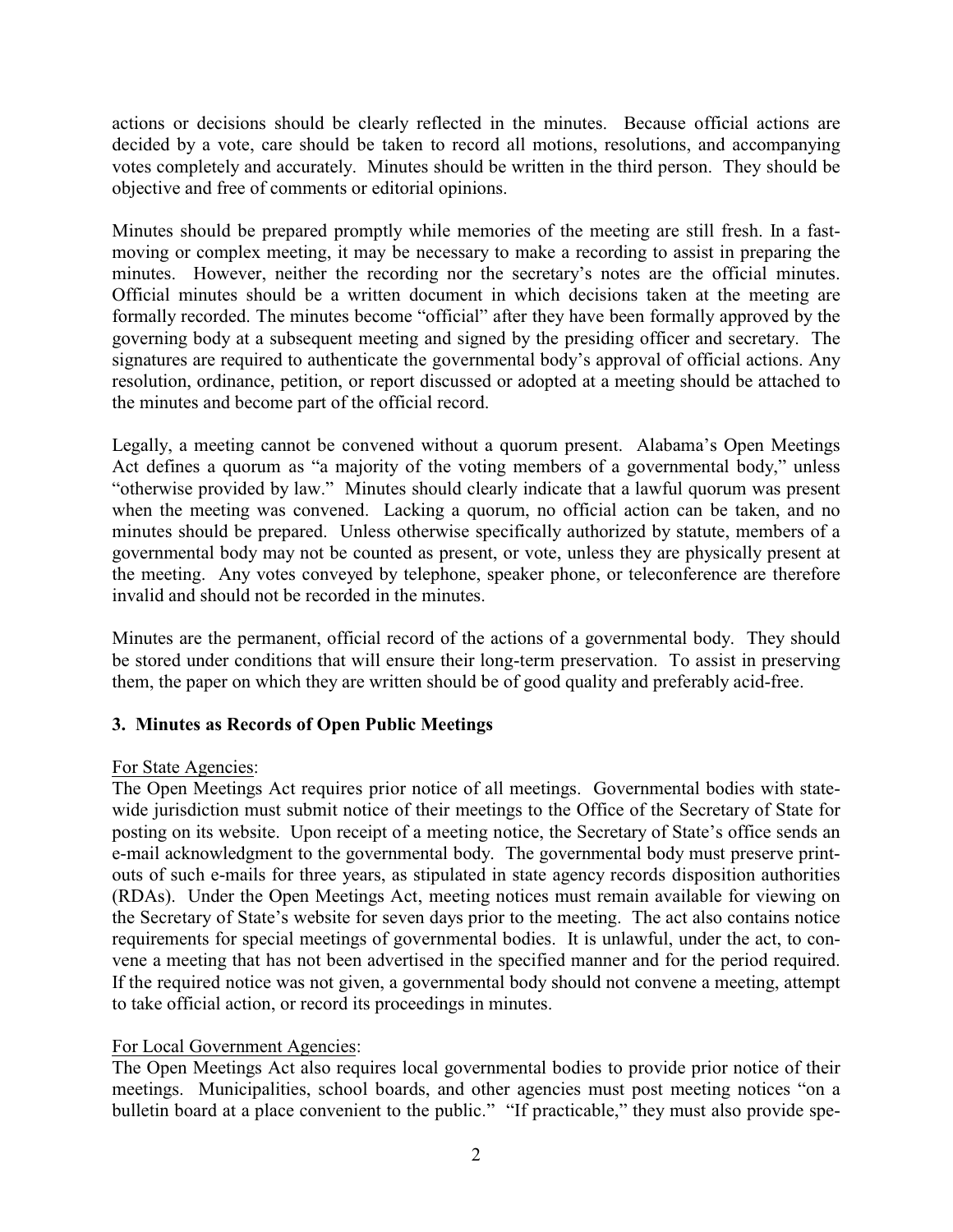cial notice to the news media, or to members of the public, who have requested it and who agree to bear the cost. Individual meeting notices may be transmitted "using electronic mail, telephone, facsimile, the United States Postal Service, or any other method reasonably likely to provide the requested notice." County commissions are not required to comply with provisions of the Open Meetings Act, so long as they provide notice of meetings "in conformance with Section 11-3-8, Code of Alabama 1975." Although counties, municipalities, and other governmental bodies "with less than statewide jurisdiction" may submit meeting notices for posting on the Secretary of State's website, they are not required to do so. However, their RDAs require them to retain copies of posted meeting notices for two years following audit, in order to demonstrate compliance with Alabama's open meetings laws.

Meeting minutes of Alabama governmental bodies are, in general, considered to be open public records. (See the Code of Alabama 1975, Section 36-12-40.) Unless specifically exempted by law, an agency's minutes should be available for viewing and copying by members of the public.

# **4. Suggested Procedure for Taking Minutes of a Meeting**

- **EXECORDER** Record the name of the body that is meeting (agency, board, commission, etc.) and the type of meeting being held (regular, special, etc.). Note the meeting's date, time, and location. Enter the name and title of the person presiding, as well as the name and title of the person recording the minutes.
- Record a statement confirming that prior notice of the meeting has been given, in accordance with the Alabama Open Meetings Act. If the required notice was not given, the meeting cannot lawfully continue as an official meeting, and no official actions can occur. The meeting should be discontinued, and no minutes should be kept.
- Call the roll and record the names of members who are present or absent in the minutes. Record the names of any substitutes representing official members. If desired, the names of others attending may also be recorded in the minutes. As the meeting proceeds, record the time of late arrivals, early departures, or any other breaks (including recusals), so that the minutes will document which members were present or absent during the body's deliberation or action on agenda items.
- **EXECUTE:** After the roll call, announce whether or not a quorum exists; enter this announcement into the minutes. If a quorum is not present, the meeting cannot lawfully continue as an official meeting, and no official actions can occur. Additional minutes should not be taken unless a quorum is obtained.
- **EXECORDER EXECORDER 1** Record the call to order by the presiding officer. Summarize the presiding officer's opening remarks, along with any other preliminary actions (devotions, adoption of the agenda, etc.).
- Note the date of the body's last meeting and the body's action or the proposed draft of minutes from that meeting.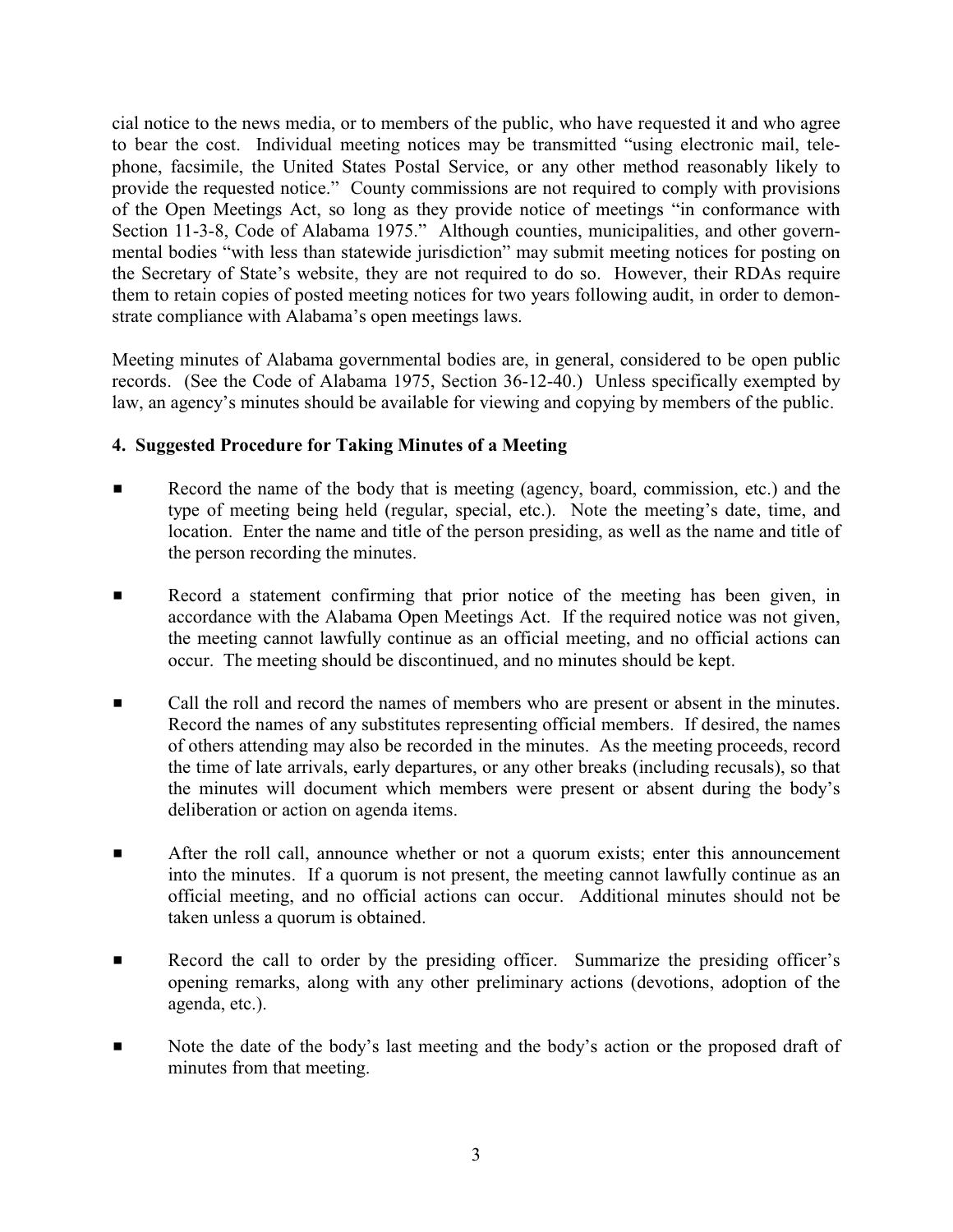- Specific corrections, if any, should be recorded in the current meeting's minutes or the draft minutes may be amended to reflect the changes and adopted "as amended." Summarize any reports, appointments, or assignments and attach to the minutes copies of all materials submitted or considered during the meeting.
- **Example 2** Include an account of each agenda item discussed at the meeting, recording all motions and resolutions in the exact wording used by the person making them. Generally, the names of members who move and second motions are recorded. If deemed useful, a summary of any pre-vote discussion may also be included in the minutes. Record the number of votes (pro and con) on each motion or resolution, and indicate whether it was approved or not.
- If a vote is "without objection," it should be so recorded in the minutes. The outcome of voice votes, as stated by the presiding officer, should be recorded. For votes decided by standing or a show of hands, the count should be recorded. If a vote is to authorize contracts, the expenditure of funds, or the convening of an executive session, each member's vote should be individually recorded. In a small assembly, it is proper to record the names of those favoring, abstaining, recused from, or opposed to a resolution, especially when liability may result from a vote or action. The Alabama Open Meetings Act prohibits governmental bodies from voting by secret ballot.
- **EXECORD F** Record the time that the meeting was adjourned, as well as the date and location of the next meeting. Record the name and signature of the person taking the minutes, preceded by the words "submitted by," and include the date of submission. If the member holding the title of secretary is recording the meeting, the secretary's signature and title will suffice. If another individual is taking the minutes, that person should sign as "recording secretary." Normally, the minutes do not become official until they are approved at the next meeting. The presiding officer should sign them at that time with the date the signature also noted.

# **5. Executive Sessions**

Most governmental entities in Alabama are required to conduct open meetings. Occasionally, however, special circumstances may warrant the calling of an "executive session," during which the body's deliberations are closed to the public. Alabama's Open Meetings Act imposes certain restrictions and requirements in such cases. First, the governmental body may call an executive session only while an open meeting is in progress. In order to convene the session, a motion to enter executive session must be made and recorded in the minutes, and the vote of each member must be individually recorded. Minutes of the open meeting must record the act of convening the executive session, the time of its convening, and the reason for doing so.

The only lawful reasons for convening an executive session are stated in the Open Meetings Act, or in other statutes that apply to specific governmental bodies. For some executive sessions, the Open Meetings Act may require written or oral declarations from outside parties to be presented to the governmental body before the vote to enter executive session. The minutes should clearly reveal the timing of such presentations, relative to the vote to enter executive session. Any written declarations should become permanent attachments to the minutes.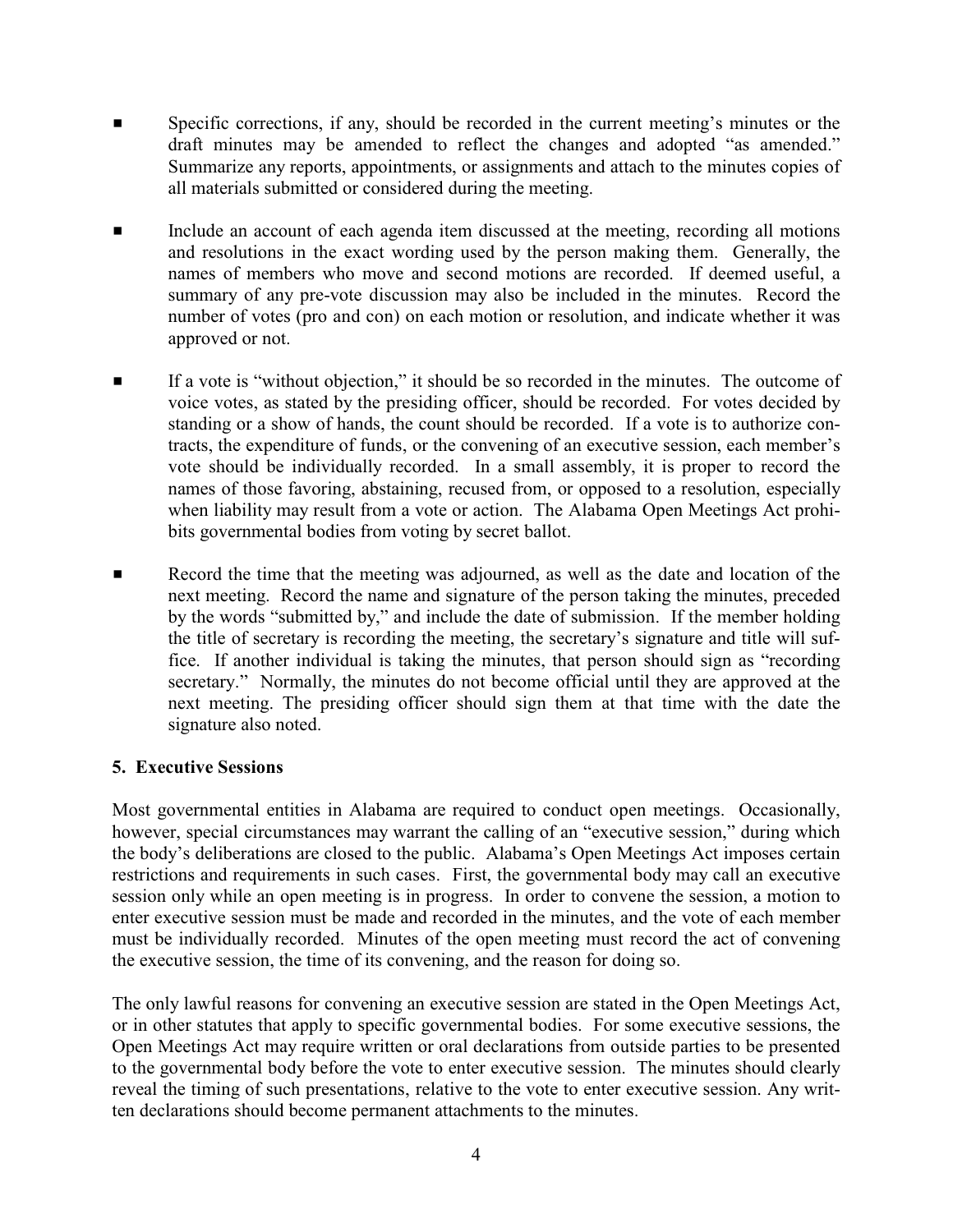Unless specifically authorized by law, no voting is allowed during executive sessions, and no minutes should be taken. Following the session, the open session should be reconvened, and the time and date of its reconvening should be recorded in the minutes. Unless otherwise provided by law, any voting on matters discussed in executive session must occur in the open session and be recorded in the minutes.

In accordance with provisions of the Open Meetings Act, the procedural steps to enter executive session discussed above are not necessary if the governmental body is entering executive session to conduct a quasi-judicial or contested case hearing. (For example, a hearing by a regulatory board held in order to issue an official ruling on matters within its regulatory authority). However, if executive session is entered for this reason, the reason should be disclosed in the minutes to record compliance with the Open Meetings Act. In addition, the only exception to the requirement to vote in open session that occurs within the Open Meetings Act is that a decision resulting from a quasi-judicial or contested case hearing can be voted in executive session, if the decision is subject to a later appeal or review that is open to the public.

#### **6. Preservation of Meeting Minutes**

The Open Meetings Act mandates that, except as otherwise provided by law, meeting minutes of each meeting, including minutes of all standing, special, or advisory committees or subcommittees**,** should become a public record and be made available to the public as soon as practicable after approval. In addition, meeting minutes must be retained in accordance with the retention period established by the State Records Commission (for state agencies, colleges, and universities) or the Local Government Records Commission (for all local government entities).

# **7. Further Readings and Reference**

Comer, Lee, *et.al. The Minute Taker's Handbook: Starter Guide.* Directory of Social Change, 2002

Docterman, Delores. *The Art of Taking Minutes.* Snyder Publishing Company, 1982.

Robert, Henry M. III, et.al. Robert's Rules of Order, 10<sup>th</sup> edition. Perseus Publishing, 2000.

Watson, Jane. *The Minute Taker's Handbook: Taking Minutes at Any Meeting with Confidence.* Roundhouse Publishing, 2000.